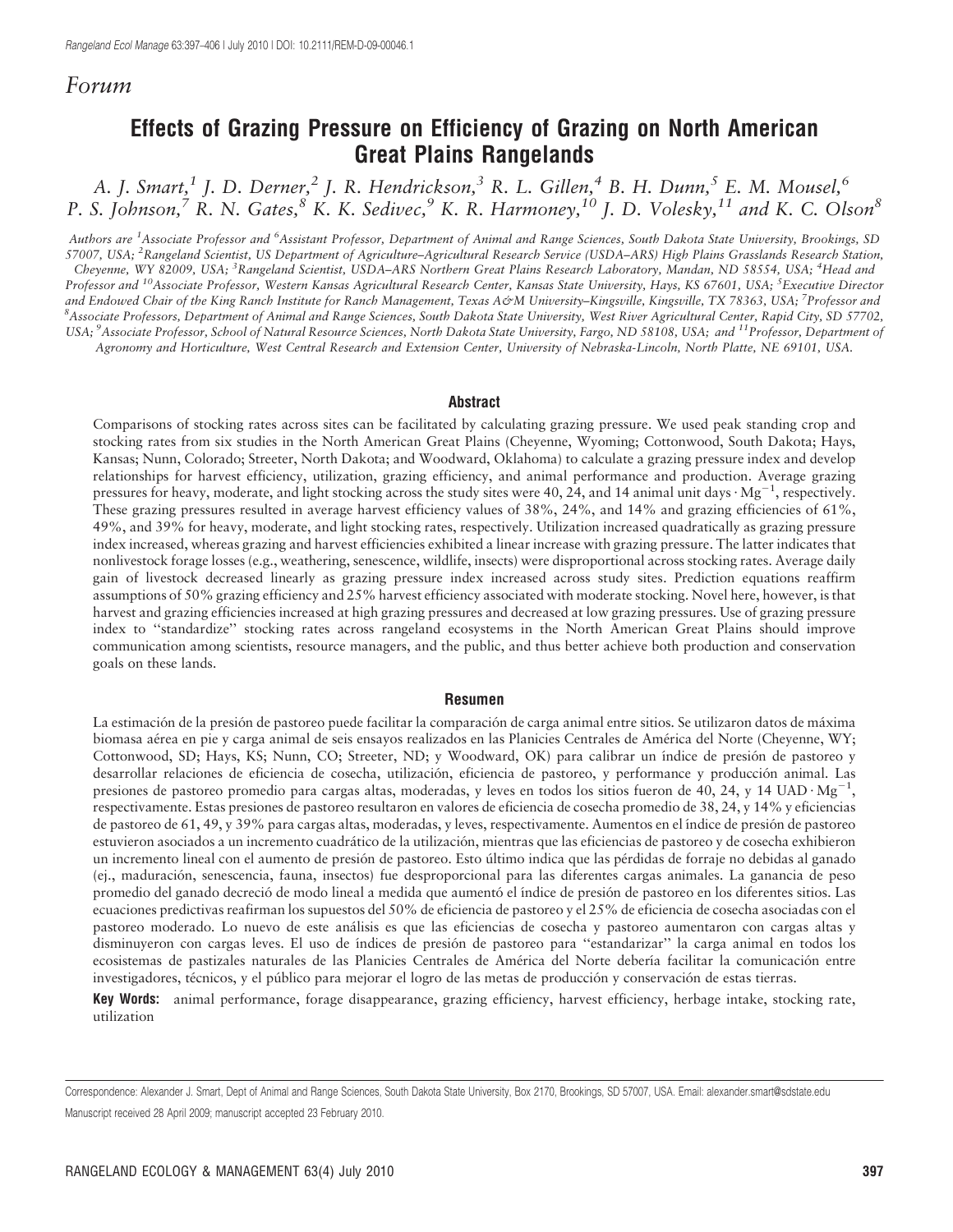#### INTRODUCTION

Selecting the appropriate stocking rate is the most important grazing management decision a producer can make (Holechek et al. 2004). Observations made in the late 19th and early 20th centuries demonstrated that overgrazing caused significant vegetation deterioration on North American rangelands (Parker 1954). Relationships between stocking rate and productivity of vegetation and livestock initially were determined for northern mixed-grass prairie near Mandan, North Dakota, in the mid-1910s (Riewe 1961). Numerous stocking rate studies were initiated in the 1940s and 1950s throughout North America (Harlan 1958; Riewe 1961; Van Poollen and Lacey 1979). These individual studies laid the foundation for our understanding of how the range succession model (Dyksterhuis 1949) worked in different North American Great Plains rangeland ecosystems. In the 1950s and 1960s, researchers began to combine livestock and vegetation responses with applications of economics across stocking rates. For example, Klipple and Bement (1961) analyzed three long-term stocking rate studies to determine the economic feasibility of light stocking to improve range condition. Riewe (1961) reviewed data from nine studies and reported relationships between stocking rate, gain per animal, and gain per acre for each location separately. Harlan (1958) combined findings from 10 studies and explained animal gain per head as a double exponential function of stocking rate. However, the procedure used to standardize stocking rates across studies was not explicitly reported. Hart (1972) described the limitations of Harlan's (1958) approach and proposed calculating forage allowance (forage yield divided by number of animal days per unit area) as a way to standardize stocking rate. Hart (1972) also calculated grazing pressure (inverse of forage allowance) and showed mathematically that the relationship between average daily gain (ADG) and forage allowance was nonlinear, and the relationship between ADG and grazing pressure was linear. Sollenberger et al. (2005) also suggested that forage allowance would be a useful method to standardize stocking rate studies. The rationale behind using forage allowance or grazing pressure was based on previous findings that animal weight gain can be limited by forage supply (Conniffe et al. 1970). A review of the literature (Allison 1985) and prediction equations by Redmon et al. (1995) and Poppi (1996) support the concept that forage availability limits intake and thus should limit animal weight gain.

Grazing efficiency (the proportion of forage consumed by livestock compared to the total that disappears due to all other activities) increases as grazing pressure increases (Combellas and Hodgson 1979; Stuth et al. 1981; Allison et al. 1982; Penning et al. 1991; Mazzanti and Lemaire 1994; Nakatsuji et al. 2006). We propose that a grazing pressure index (GPI) as defined by the Society for Range Management (SRM 1998) as an ''animal to forage relationship measured in terms of animal units per unit of weight of forage over a period of time'' would be useful to standardize stocking rate studies across a wide geographic region to better describe the relationships between GPI, utilization, grazing efficiency, and harvest efficiency (the proportion of forage consumed by livestock compared to the forage produced). Most grazing studies measure standing crop biomass and stocking rate, which can then be used to calculate GPI (animal unit days  $[{\rm AUD}] \cdot {\rm Mg}^{-1}$ ; AUD divided by forage weight in megagrams; where one AU equals one mature cow of approximately 454 kg, either dry or with calf up to 6 mo of age, or their equivalent consuming about 12 kg of forage on an oven-dry basis). A greater understanding of the influence of GPI on efficiency of grazing across rangeland ecosystems in the North American Great Plains would aid decision making in these grazing-resistant ecosystems (Milchunas et al. 1988). In addition, knowledge of these relationships would assist in contemporary management regarding both livestock production and conservation goals (Derner et al. 2009).

Objectives of this study were to 1) quantify GPI, utilization, and harvest and grazing efficiencies at heavy, moderate, and light stocking rates; and 2) evaluate the relationships between GPI and utilization, harvest and grazing efficiencies, and animal performance and production across six studies conducted in the North American Great Plains. We hypothesized that vegetation and animal responses would exhibit linear relationships with GPI.

### MATERIALS AND METHODS

#### Stocking Rate Study Descriptions and Calculations

Published and unpublished data from six studies conducted in the North American Great Plains (Table 1) were used in this study. The six studies provided the necessary data (peak standing crop biomass, residual biomass, and stocking rate) to calculate GPI and utilization. However, data on forage disappearance due to livestock intake needed to calculate harvest

Table 1. Site, latitude/longitude, vegetation type, ecological site, annual precipitation, study period, and references of stocking rate studies in the North American Great Plains.

|                |                                       |                              |                 | Annual             |              |                                |
|----------------|---------------------------------------|------------------------------|-----------------|--------------------|--------------|--------------------------------|
| Site           | Lat, long                             | Vegetation type              | Ecological site | precipitation (mm) | Study period | References                     |
| Chevenne, WY   | 41°11′N. 104°53′W                     | Northern mixed-grass prairie | Loamy           | 381                | 2004-2007    | Hart et al. (1988); Derner and |
|                |                                       |                              |                 |                    |              | Hart (2007)                    |
| Cottonwood, SD | 43°94'N. 101°85'W                     | Northern mixed-grass prairie | Clavev          | 407                | 1945-1955    | Smart et al. (2007)            |
| Hays, KS       | 38°52'N, 99°19'W                      | Central mixed-grass prairie  | Loamy upland    | 582                | 1957-1966    | Launchbaugh (1967)             |
| Nunn, CO       | 40°49'N, 107°46'W                     | Shortgrass steppe            | Loamy           | 341                | 1991-2006    | Hart and Ashby (1998)          |
| Streeter, ND   | $46^{\circ}46'$ N. 99 $^{\circ}28'$ W | Northern mixed-grass prairie | Loamy           | 454                | 1991-2005    | Patton et al. (2007)           |
| Woodward, OK   | 36°27'N, 99°23'W                      | Sand sagebrush-mixed prairie | Sand hills      | 576                | 1958-1961    | Gillen and Sims (2002, 2004)   |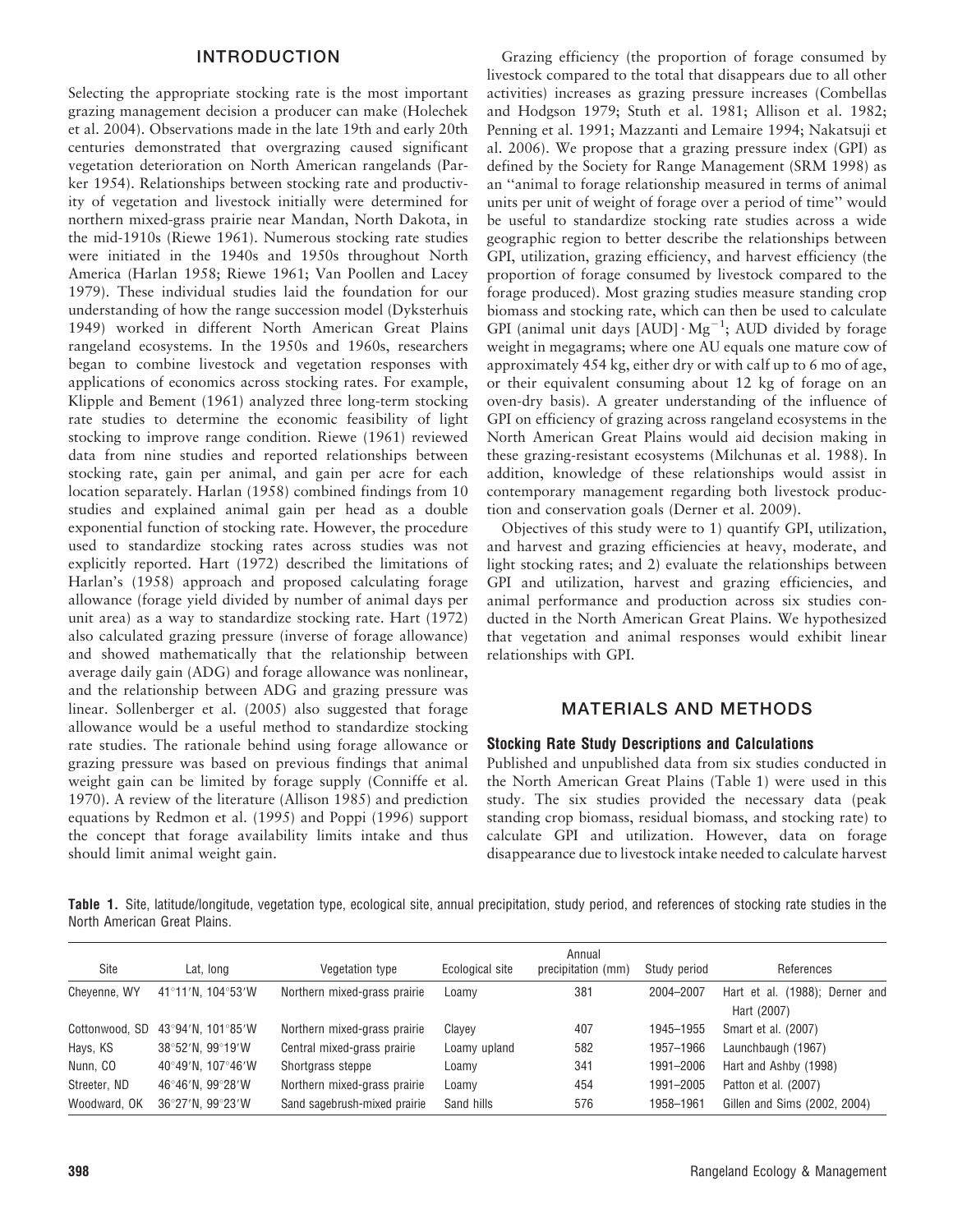

Figure 1. Relationship between daily herbage intake and grazing 2pressure index (GPI). Intake for the Allison et al. (1982) equation assumes intake is a constant 8.75 kg  $\cdot$  animal unit day [AUD] $^{-1}$ . Redmon et al. (1995) equation is as follows: intake =  ${1.2989 + [120.6 / GP]}/$  $4.54 - 0.0028 \times [(220.226/GP)^2] \times 4.54/0.95$ ; where GPI = grazing pressure index (AUD  $\cdot$  Mg<sup>-1</sup>) and is adjusted on a dry matter basis by assuming 5% ash. Poppi (1996) equation is as follows: intake =  ${103 - [710 / (2202.64 / GP)]} / 100 \times 11.8$ ; where intake of 11.8 kg $\cdot$ AUD<sup>-1</sup> as defined by SRM (1998) is adjusted for differing levels of GP.

and grazing efficiency were not available. Therefore we estimated daily herbage intake (DHI; kg of forage intake divided by one AUD) using three methods (Fig. 1) that assumed intake to be either constant or adjusted over different levels of cumulative grazing pressure. The methods were as follows: 1) DHI was assumed to be 8.75 kg $\cdot$  AUD<sup>-1</sup> (1.9% of 460 kg of body weight  $\cdot$  AU<sup>-1</sup>) based on the reported average by Allison et al. (1982), where intake was estimated using the fecal excretion:indigestibility ratio technique and fecal output was measured using fecal collection bags; 2) DHI was modeled from intakes of steers grazing winter wheat (Triticum aestivum L.) reported by Redmon et al. (1995), where intake was estimated using the fecal excretion:indigestibility ratio technique and fecal output was estimated using chromic oxide dilution; and 3) DHI was initially set at 11.8 kg $\cdot$  AUD<sup>-1</sup> (SRM 1998) and then modified using an equation reported by Poppi (1996), as discussed in National Research Council (1987).

Grazing pressure index, intake, harvest efficiency, utilization, and grazing efficiency were calculated using the following formulas:

 $GPI = SR/PSC$  [1]

 $I=DHI·SR$  [2]

$$
HE = (I/PSC) \cdot 100
$$
 [3]

 $U=[1-(R/PSC)] \cdot 100$  [4]

$$
GE = [I/(PSC - R)] \cdot 100
$$
 [5]

where GPI  $=$  grazing pressure index (AUD divided by weight of forage;  $AUD \cdot Mg^{-1}$ ),  $SR =$  stocking rate (the relationship between the number of animals and the grazing management unit utilized over a specified time period;  $AUD \cdot ha^{-1}$ ), PSC = peak standing crop (the total amount of plant material per unit of space at a given time that it is at its maximum;  $kg \cdot ha^{-1}$ ), I = herbage intake (amount of forage consumed by animals over a given unit area and period;  $kg \cdot ha^{-1}$ ), DHI = daily herbage intake (kg·AUD<sup>-1</sup>), HE = harvest efficiency (the amount of forage consumed by animals divided by the peak standing crop; %),  $U =$  utilization (the proportion of current year's forage production that is consumed or destroyed by grazing animals; %),  $R =$  residual herbage (forage remaining on the land at the end of the grazing period;  $kg \cdot ha^{-1}$ ), and GE = grazing efficiency (proportion of forage consumed by grazing animals compared to the total amount that disappears; %).

#### Stocking Rate Studies Analyses

A one-way analysis of variance (ANOVA) was used to test for the main effect of stocking rate for each of the six studies separately using PROC GLM (SAS Institute 2006). Year was considered the replication for experiments that did not have replicates in space (Cottonwood, Hays, Nunn, and Streeter). These studies were analyzed as randomized complete block designs. Experiments that had physical replication (Cheyenne and Woodward) were analyzed using repeated measures with year as the time variable and the study design as a randomized complete block. Residuals of each variable were calculated by treatment and tested for the assumptions of normality using the NORMAL option in PROC UNIVAR-IATE (SAS Institute 2006). When assumptions of normality were violated, variables were log-transformed (Steel and Torrie 1980) because the standard deviations were proportional to the means. Homogeneity of variances for the variables was compared between treatments using the HOVTEST option in PROC GLM (SAS Institute 2006). When assumptions of homogeneity were violated, variables were log-transformed (Steel and Torrie 1980). Means were separated using the least squares PDIFF option when the Ftest of the main effects were significant at  $P < 0.05$ . Untransformed means are reported.

A two-way ANOVA was used to assess the main effects of study site and stocking rate (heavy, moderate, and light) and their interaction. Year was considered the replication and those studies that had physical replications were averaged within year. These data were analyzed in PROC MIXED (SAS Institute 2006) using a split plot design with study site as the whole plot, year nested within study site as the whole plot error term, treatment and treatment by study site as subplots, and treatment by year nested within study site as the subplot error term. Variables analyzed were GPI, utilization, harvest efficiency, and grazing efficiency. Other variables such as peak standing crop, average daily gain, and animal production were not analyzed because of the confounding effects of study site and animal type. Assumptions of normality and homogeneity of variance were tested and least square means were reported as previously described. Means were assumed to be significantly different at  $P \le 0.05$ .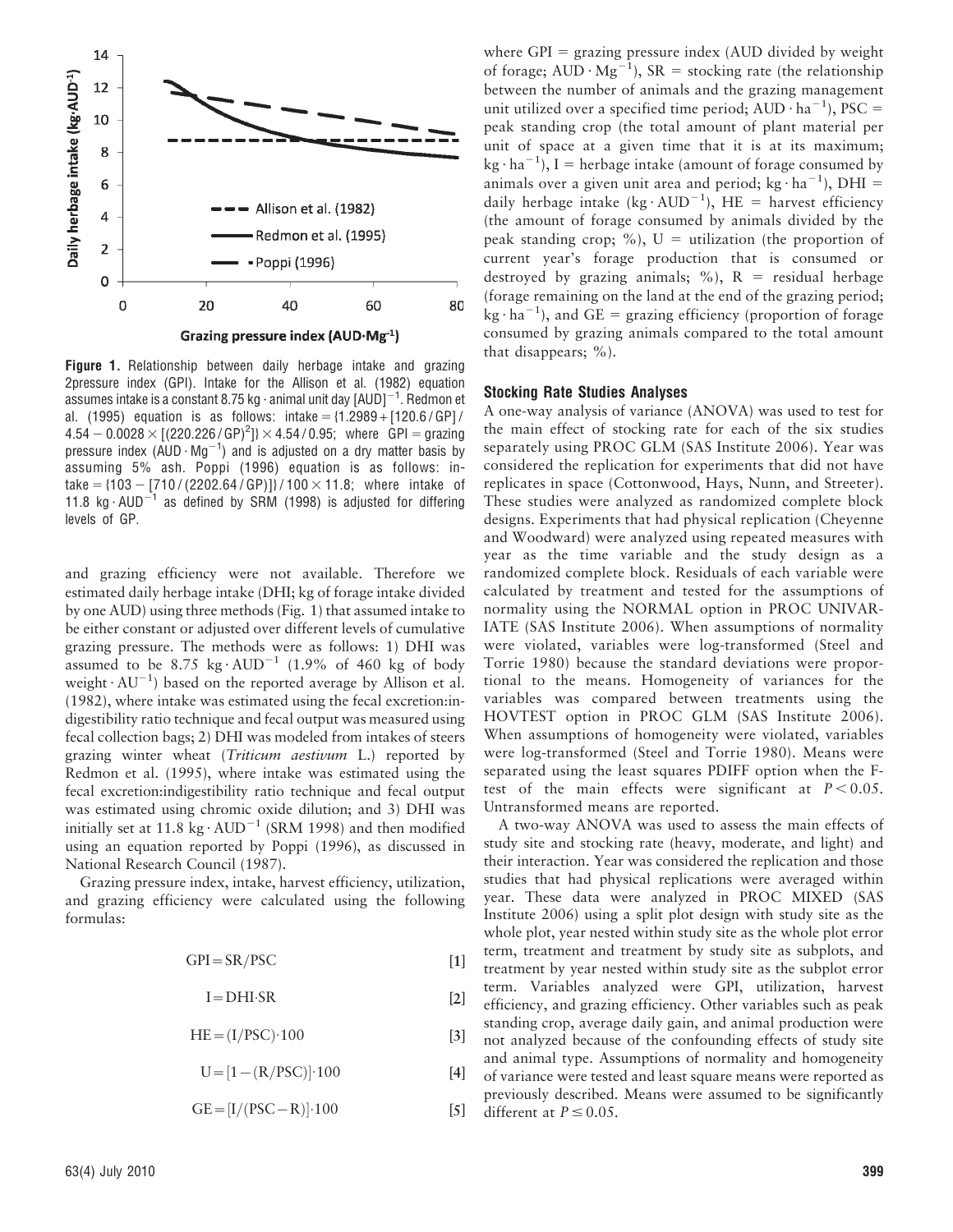|  |  | Table 2. Stocking rate (SR), peak standing crop (PSC), residual biomass (R), utilization (U), average daily gain (ADG), and animal production (AP) |  |  |  |  |  |  |  |  |
|--|--|----------------------------------------------------------------------------------------------------------------------------------------------------|--|--|--|--|--|--|--|--|
|  |  | from long-term stocking rate studies conducted in the North American Great Plains.                                                                 |  |  |  |  |  |  |  |  |

| Site           | Treatment | SR $(AUD \cdot ha^{-1})^1$ | PSC $(kg \cdot ha^{-1})$ | R $(kg \cdot ha^{-1})$ | U(%)   | ADG <sup>2</sup> (kg $\cdot$ d <sup>-1</sup> ) | $AP^3$ (kg $\cdot$ ha <sup>-1</sup> ) |
|----------------|-----------|----------------------------|--------------------------|------------------------|--------|------------------------------------------------|---------------------------------------|
| Cheyenne, WY   | Heavy     | 1.22                       | 1171 $b^4$               | 365 b                  | 66 a   | 0.88 <sub>b</sub>                              | 46.2 a                                |
|                | Moderate  | 0.91                       | 992 b                    | 477 b                  | 51 b   | 1.03a                                          | 39.9 b                                |
|                | Light     | 0.53                       | 1424 a                   | 913 a                  | 31 c   | 1.04a                                          | 19.2 c                                |
|                | $P$ value |                            | < 0.01                   | < 0.01                 | < 0.01 | < 0.01                                         | < 0.01                                |
| Cottonwood, SD | Heavy     | 1.70                       | 1271 b                   | 398 c                  | 69 a   | 0.60a                                          | 23.7 a                                |
|                | Moderate  | 1.07                       | 1615 ab                  | 768 b                  | 52 b   | 0.64a                                          | 15.6 <sub>b</sub>                     |
|                | Light     | 0.80                       | 2053 a                   | 1204 a                 | 38 c   | 0.71a                                          | 13.2 <sub>b</sub>                     |
|                | $P$ value |                            | 0.02                     | < 0.01                 | < 0.01 | 0.27                                           | < 0.01                                |
| Hays, KS       | Heavy     | 4.11                       | 2900 c                   | 984 c                  | 69 a   | 0.49a                                          | 86.7 a                                |
|                | Moderate  | 2.44                       | 4331 b                   | 2224 b                 | 50 b   | 0.59a                                          | 61.3 b                                |
|                | Light     | 1.86                       | 5481 a                   | 3536 a                 | 36 c   | 0.58a                                          | 46.7 b                                |
|                | $P$ value |                            | < 0.01                   | < 0.01                 | < 0.01 | 0.28                                           | < 0.01                                |
| Nunn, CO       | Heavy     | 0.70                       | 771                      | 340 b                  | 54     | 0.76 <sub>b</sub>                              | 21.0a                                 |
|                | Moderate  | 0.52                       | 839                      | 432 ab                 | 47     | 0.79 <sub>b</sub>                              | 16.5 <sub>b</sub>                     |
|                | Light     | 0.39                       | 928                      | 517 a                  | 43     | 0.89a                                          | 13.6c                                 |
|                | $P$ value |                            | 0.54                     | 0.04                   | 0.08   | 0.02                                           | < 0.01                                |
| Streeter, ND   | Heavy     | 3.88                       | 2711 b                   | 1132 c                 | 58 a   | 0.49 <sub>b</sub>                              | 85.2 a                                |
|                | Moderate  | 2.35                       | 3224 a                   | 1936 b                 | 40 b   | $0.57$ ab                                      | 58.7 b                                |
|                | Light     | 1.15                       | 3536 a                   | 2679 a                 | 24 c   | 0.62a                                          | 30.7 c                                |
|                | $P$ value |                            | < 0.01                   | < 0.01                 | < 0.01 | < 0.01                                         | < 0.01                                |
| Woodward, OK   | Heavy     | 2.87                       | 1452                     | 662 b                  | 56 a   | 0.77c                                          | 34.3 a                                |
|                | Moderate  | 1.97                       | 1472                     | 788 ab                 | 46 b   | 0.85 <sub>b</sub>                              | 30.1 <sub>b</sub>                     |
|                | Light     | 1.48                       | 1540                     | 923 a                  | 40 b   | 0.90a                                          | 20.7c                                 |
|                | $P$ value |                            | 0.58                     | 0.03                   | < 0.01 | < 0.01                                         | < 0.01                                |

1 AUD indicates animal unit days.

2 ADG values for Cottonwood and Woodward are for calves, whereas Cheyenne, Hays, Nunn, and Streeter are for yearlings.

3 AP values for Cottonwood and Woodward are for calves, whereas Cheyenne, Hays, Mandan, Nunn, and Streeter are for yearlings.

<sup>4</sup> Means within a location and column with different letters are significantly different ( $P < 0.05$ ).

#### Regression Analyses

Regression analyses were conducted using GPI as the independent variable and utilization, harvest, or grazing efficiencies as the dependent variable using PROC REG (SAS Institute 2006). Regression analysis of animal performance, as measured by ADG (kg·d<sup>-1</sup>) and gain (kg·ha<sup>-1</sup>), using GPI as the independent variable, was performed for the study sites that had yearling cattle only (Cheyenne, Hays, Nunn, and Steeter) in PROC GLM (SAS Institute 2006). Within an individual study site we reduced variation of dependent variables by averaging across years. In order to account for the variation among sites, we used a covariance analysis (Littell et al. 1991) that included separate y-intercepts for each site and a pooled slope:  $Y = b_0 + b_1x_1 + b_2x_2 + b_3x_3 + b_4GP$ , where  $b_0$  is the y-intercept for Streeter;  $b_1 =$  difference between y-intercept for Streeter and Cheyenne;  $b_2 =$  difference between y-intercept for Streeter and Hays;  $b_3 =$  difference between y-intercept for Streeter and Nunn;  $b_4$  = pooled slope across sites;  $x_1 = 1$  for Cheyenne and 0 for other sites;  $x_2 = 1$ for Hays and 0 for other sites;  $x_3 = 1$  for Nunn and 0 for other sites; GPI = grazing pressure index; y-intercept for Cheyenne =  $b_0+b_1$ ; y-intercept for Hays =  $b_0+b_2$ ; and yintercept for Nunn =  $b_0+b_3$ .

## RESULTS

#### Stocking Rate Studies

Summary statistics for the stocking rate treatments at each of the six sites are presented in Table 2. Residual biomass and animal production were different between stocking rates at every site. At most sites, peak standing crop biomass, utilization, and ADG were different between stocking rates.

There was a significant site by stocking rate interaction for GPI and utilization; and for harvest efficiency calculated using each of the three intake equations, but not for grazing efficiency, regardless of intake calculation (Table 3). The Woodward site had greater GPI than the other sites at all three stocking rates (Fig. 2A). Grazing pressure index was similar at the five other sites (Cheyenne, Cottonwood, Hays, Nunn, and Streeter) for the light stocking rate. This, however, did not extend to the moderate and heavy stocking rates at these sites (Fig. 2A). Utilization was similar among sites at the moderate stocking rate, but varied at the heavy and light stocking rates (Fig. 2B). Grazing efficiency estimates did not differ by site and stocking rate regardless of the method used to estimate daily herbage intake (Figs. 3A–3C). However, harvest efficiency was greater at the Woodward site at heavy and light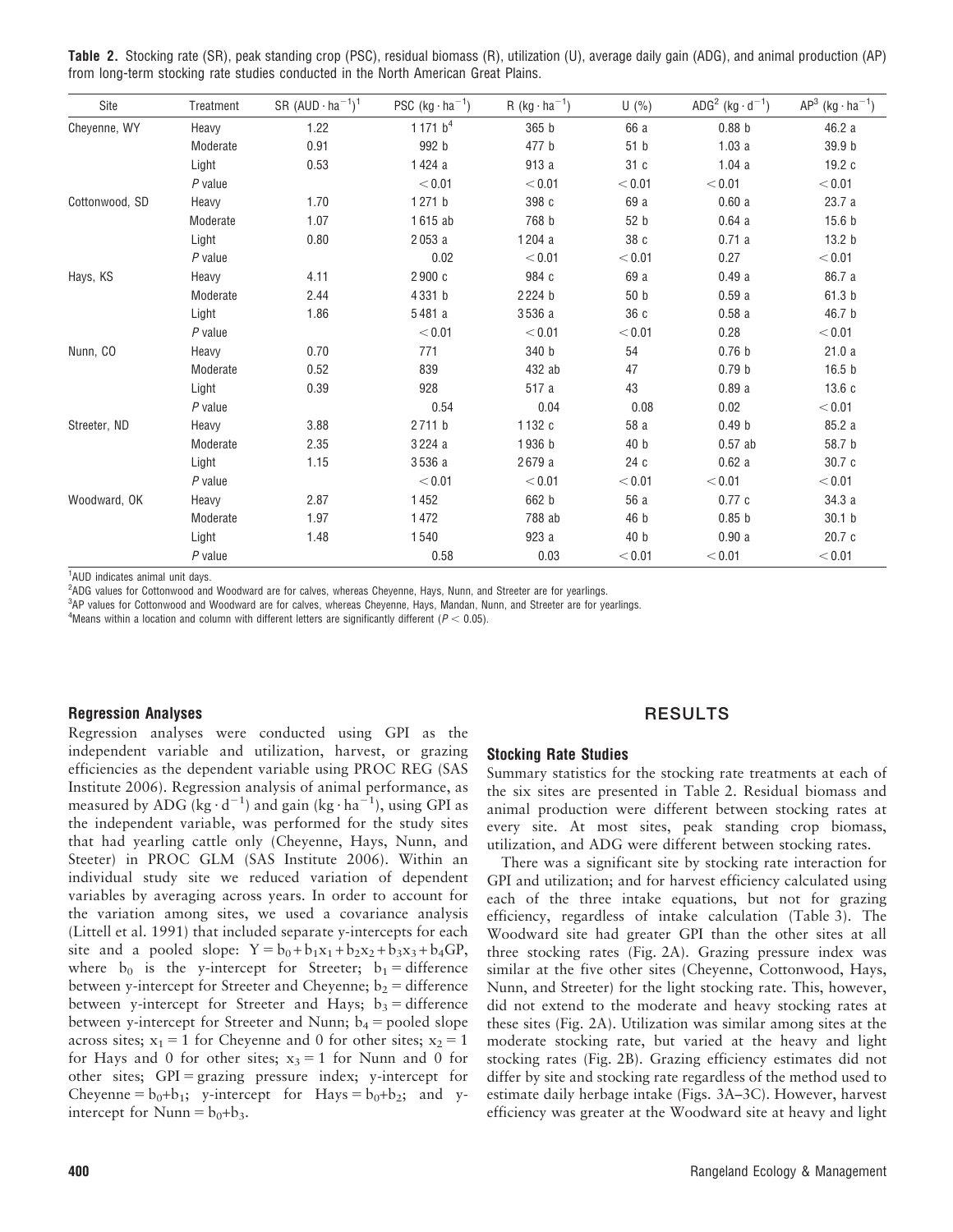Table 3. P values of the main effects and interaction of stocking rate and site for grazing pressure index, utilization, grazing efficiency, and harvest efficiency based on three equations<sup>1</sup> after Allison et al. (1982), Redmon et al. (1995), and Poppi (1996).

| Variable               | Site   | Stocking rate | Site $\cdot$ stocking rate |
|------------------------|--------|---------------|----------------------------|
|                        |        |               |                            |
| Grazing pressure index | 0.0283 | 0.0001        | 0.0001                     |
| Utilization            | 0.0073 | 0.0001        | 0.0001                     |
| Grazing efficiency     |        |               |                            |
| Equation 1             | 0.0758 | 0.0001        | 0.2573                     |
| Equation 2             | 0.1905 | 0.0004        | 0.5972                     |
| Equation 3             | 0.0773 | 0.0001        | 0.3356                     |
| Harvest efficiency     |        |               |                            |
| Equation 1             | 0.0256 | 0.0001        | 0.0001                     |
| Equation 2             | 0.0560 | 0.0001        | 0.0001                     |
| Equation 3             | 0.0340 | 0.0001        | 0.0001                     |

<sup>1</sup>Intake equations: Equation 1 is a constant intake of 8.75 kg  $\cdot$  animal unit day  ${\small [AUD]^{-1}}$  after Allison et al. (1982), Equation 2 is adjusted for forage allowance using an equation described by Redmon et al. (1995), and Equation 3 is 11.8 kg  $\cdot$  AUD<sup>-1</sup> adjusted for forage allowance using an equation described by Poppi (1996).

stocking rates compared to the other five sites (Figs. 3D–3F). At the light stocking rate, the other five sites had similar harvest efficiencies for all three intake equations, but were different at the moderate and at the heavy stocking rates.

The main effect of stocking rate was significant for GPI, utilization, harvest efficiency, and grazing efficiency (Tables 3 and 4). Grazing pressure index at heavy stocking was 1.7 and 2.9 times greater than at moderate and light stocking rates. Utilization at heavy stocking was 1.3 and 1.6 times greater than at moderate and light stocking rates. Harvest efficiency for all three equations was significantly different between heavy, moderate, and light stocking rates (Table 4). When harvest efficiency was averaged across equations, heavy stocking (38%) resulted in 1.6 and 2.7 times greater harvest efficiency than moderate (24%) and light stocking (14%), respectively. Grazing efficiency differed  $(P < 0.05)$  between stocking rates for the Allison et al. (1982) constant intake estimate and the Poppi (1996) equation (Table 4). The Redmon et al. (1995) equation resulted in greater harvest efficiency at heavy and moderate rates than at light stocking rates (Table 4). Averaged over intake methods, grazing efficiency at heavy stocking (61%) was 1.2 and 1.6 times greater than at moderate (49%) and light (39%) stocking rates.

The main effect of site was significant for GPI, utilization, and harvest efficiency for the Allison et al. (1982) constant intake estimate and Poppi (1996) equation (Tables 3 and 5). However, grazing efficiencies were similar between sites for each of the intake methods (Tables 3 and 5). Grazing pressure indices were greater at Woodward than the other sites. Utilization was least at Streeter compared to the other sites. Woodward also had greater harvest efficiencies when calculated using the Allison et al. (1982) constant intake estimate or Poppi (1996) equations compared to the other sites (Table 5).

#### Regression Analysis

The mathematical relationship between GPI and harvest efficiency was a linear function regardless of the method used



Figure 2. A, Grazing pressure index and B, utilization means and standard errors for three stocking rates and six sites in the North American Great Plains. AUD indicates animal unit days.

to estimate daily forage intake (Fig. 4). The relationship between GPI and utilization was best explained by a quadratic function (Fig. 5). Minimum and maximum utilizations were 23% and 69%, respectively. Relationships between GPI and grazing efficiency were best explained by linear equations whether intake was considered constant or adjusted for different levels of cumulative grazing pressures (Fig. 6). Estimates of grazing efficiency ranged from 25% to 105% (Fig. 6A) for the constant intake estimate of Allison et al. (1982), whereas estimates of grazing efficiency ranged from 32% to 100% (Fig. 6B) for intakes adjusted for cumulative grazing pressure by Redmon et al. (1995). Grazing efficiency ranged from 32% to 118% using the intake model of Poppi (1996; Fig. 6C). Grazing efficiency estimates  $> 100\%$  at high GPI could be a result of overestimating intake or under-estimating herbage disappearance. The relationship between GPI, ADG, and gain, after locations were adjusted for their y-intercept, resulted in significant linear equations that explained 96% of the variation, respectively (Figs. 7A and 7B). Grazing pressure index and ADG had a pooled slope  $(-0.0044 \pm 0.001 \text{ kg} \cdot \text{d}^{-1})$ . The baseline y-intercept used for Streeter was  $0.66 \pm 0.03$  kg $\cdot$  d<sup>-1</sup>. Hays was not significantly different from Streeter ( $P = 0.88$ ). Y-intercepts for Cheyenne  $(1.09 \pm 0.03 \text{ kg} \cdot \text{d}^{-1})$  and Nunn  $(0.88 \pm 0.03 \text{ kg} \cdot \text{d}^{-1})$  were significantly different from Streeter ( $P < 0.001$ ). The pooled slope for gain was  $1.30 \pm 0.15$  kg $\cdot$  ha<sup>-1</sup>. The baseline y-intercept used for Streeter was 31.4  $\pm$  4.13 kg  $\cdot$  ha<sup>-1</sup>. Hays was not significantly different from Streeter ( $P = 0.11$ ). Y-intercepts for Cheyenne  $(5.32 \pm 3.99 \text{ kg} \cdot \text{ha}^{-1})$  and Nunn  $(-6.90 \pm 4.09 \text{ kg} \cdot \text{ha}^{-1})$  were significantly different from Steeter ( $P < 0.001$ ).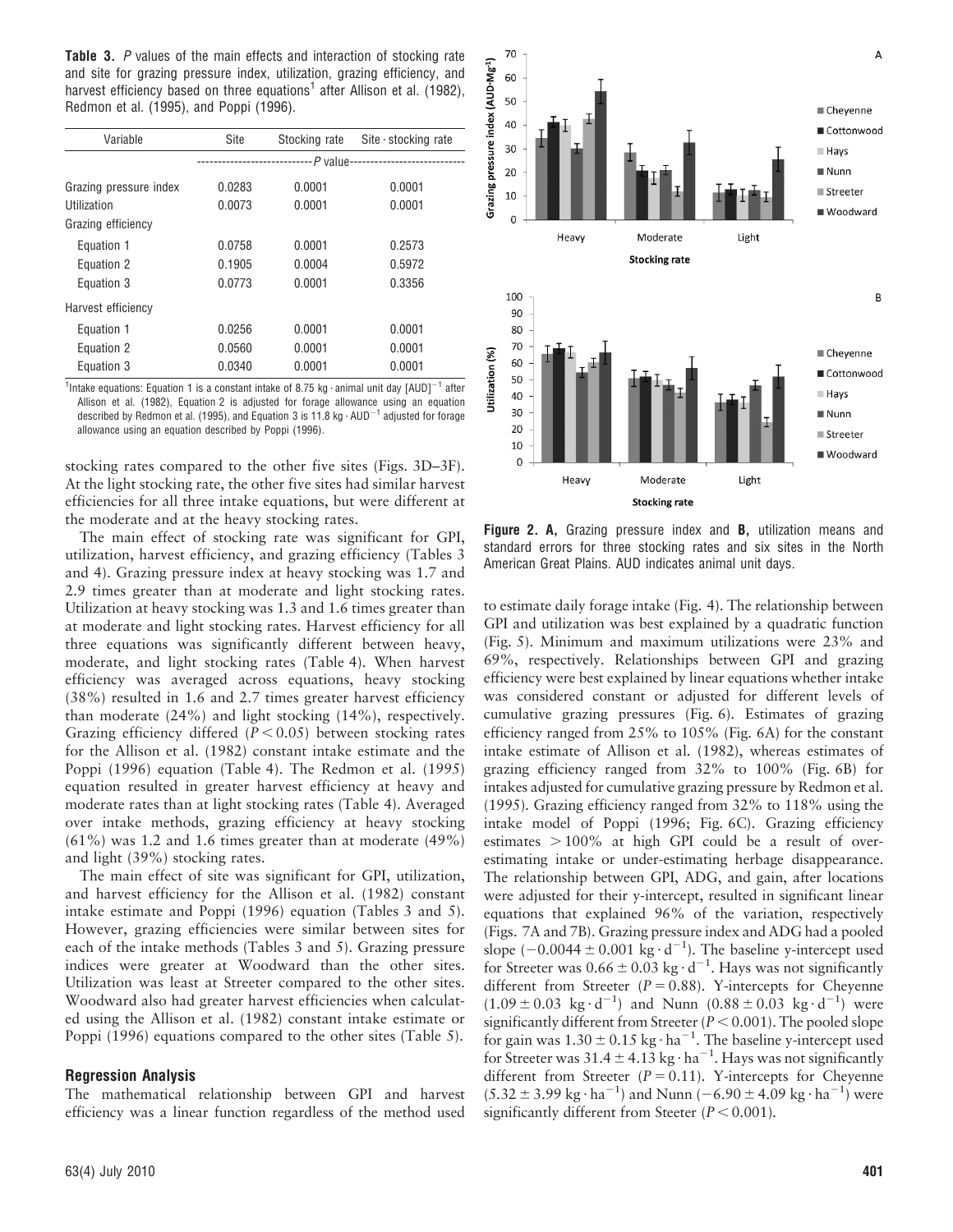

Figure 3. Grazing and harvest efficiency means and standard errors for stocking rates and sites estimated using a constant intake from (A, D) Allison et al. (1982), (B, E) intake modeled after Redmon et al. (1995), and (C, F) intake modeled after Poppi (1996).

|  |  |                                                            |  |  |  |  | Table 4. Grazing pressure index (GPI), utilization (U), harvest efficiency, and grazing efficiency from heavy, moderate, and light stocking rates |  |  |
|--|--|------------------------------------------------------------|--|--|--|--|---------------------------------------------------------------------------------------------------------------------------------------------------|--|--|
|  |  | conducted at six sites in the North American Great Plains. |  |  |  |  |                                                                                                                                                   |  |  |

|               |                                    |                   |                             | Harvest efficiency     |                        | Grazing efficiency                  |                         |                        |  |
|---------------|------------------------------------|-------------------|-----------------------------|------------------------|------------------------|-------------------------------------|-------------------------|------------------------|--|
| Stocking rate | GPI $(\bar{x}$ [SE <sup>1</sup> ]) | $U(\bar{x}$ [SE]) | Eq. $1^2$ ( $\bar{x}$ [SE]) | Eq. 2 $(\bar{x}$ [SE]) | Eq. 3 $(\bar{x}$ [SE]) | Eq. 1 $(\bar{x}$ [SE])              | Eq. 2 ( $\bar{x}$ [SE]) | Eq. 3 $(\bar{x}$ [SE]) |  |
|               | $AUD \cdot Ma^{-1}$                |                   |                             |                        |                        | $-$ % ----------------------------- |                         |                        |  |
| Heavy         | 40 $c^3$ (1.3)                     | 64 a (1.7)        | 36 a $(1.1)$                | 37a(1.0)               | 42 a (1.2)             | 57 a (2.8)                          | 59 a (3.3)              | 67 a (3.0)             |  |
| Moderate      | 24 b (1.3)                         | 50 b $(1.7)$      | 21 b (1.1)                  | 24 b (1.0)             | 26 b (1.2)             | 43 b $(2.8)$                        | 51 a $(3.3)$            | 54 b $(3.0)$           |  |
| Light         | 14 a $(1.3)$                       | 39 c (1.7)        | 12 c $(1.1)$                | 15 c $(1.0)$           | 16 c $(1.2)$           | 33 c $(2.8)$                        | 41 b $(3.3)$            | 42 c $(3.0)$           |  |
| $P$ value     | < 0.01                             | < 0.01            | < 0.01                      | < 0.01                 | < 0.01                 | < 0.01                              | < 0.01                  | < 0.01                 |  |

<sup>1</sup>SE indicates standard error of the mean; AUD, animal unit days.<br><sup>2</sup>Intake equations: Eq. 1 is a constant intake of 8.75 kg · AUD<sup>—1</sup> after Allison et al. (1982), Eq. 2 is adjusted for forage allowance using an equation Eq. 3 is 11.8 kg  $\cdot$  AUD<sup>-1</sup> adjusted for forage allowance using an equation described by Poppi (1996).

<sup>3</sup>Means followed by different letters within a column are significantly different ( $P < 0.05$ ).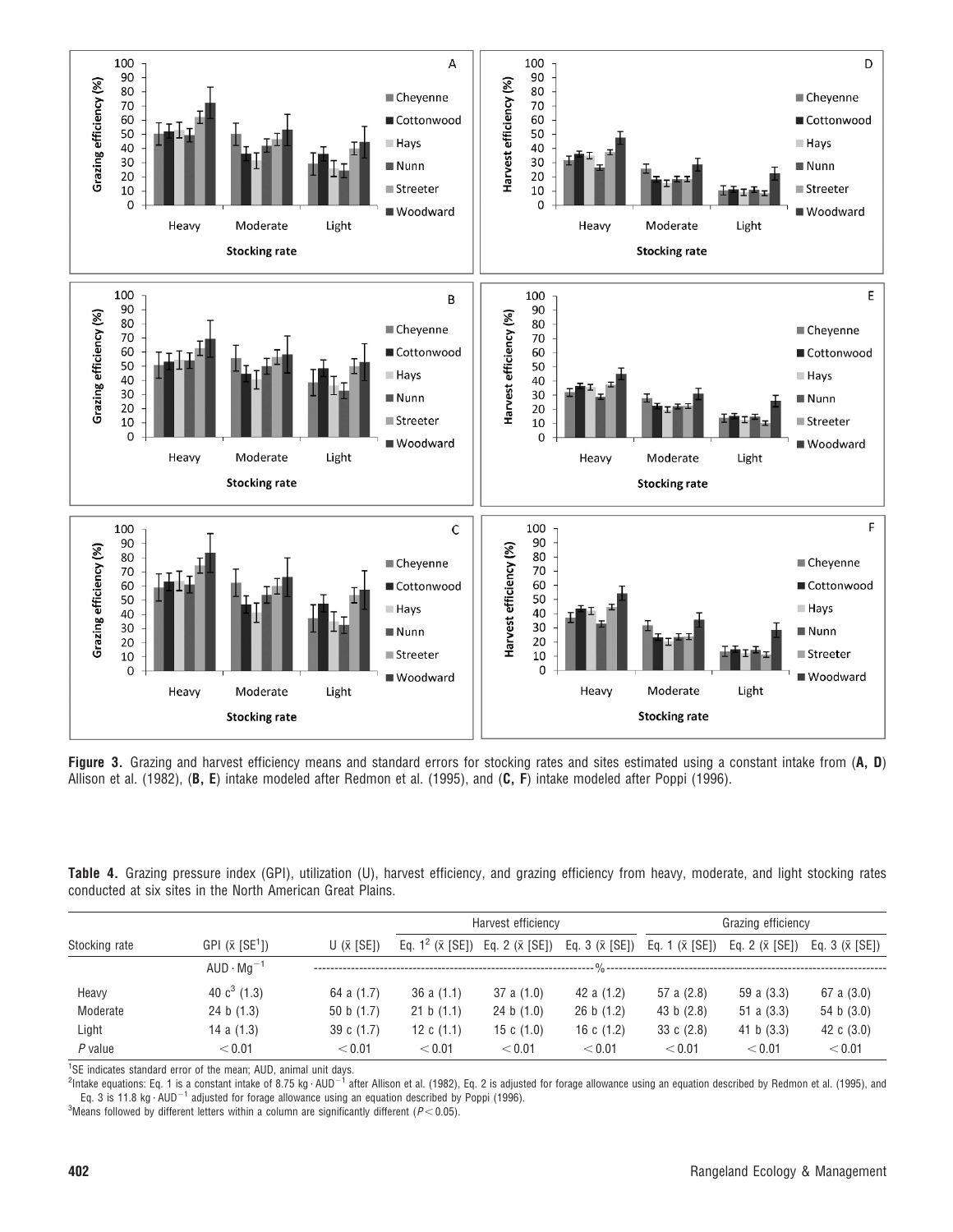Table 5. Grazing pressure (GPI), utilization (U), harvest efficiency, and grazing efficiency from six sites in the North American Great Plains.

|                |                                    |                    |                             | Harvest efficiency     |                       |                        | Grazing efficiency     |                       |  |
|----------------|------------------------------------|--------------------|-----------------------------|------------------------|-----------------------|------------------------|------------------------|-----------------------|--|
| Location       | GPI $(\bar{x}$ [SE <sup>1</sup> ]) | U $(\bar{x}$ [SE]) | Eq. $1^2$ ( $\bar{x}$ [SE]) | Eq. 2 $(\bar{x}$ [SE]) | Eq. $3(\bar{x}$ [SE]) | Eq. 1 $(\bar{x}$ [SE]) | Eq. 2 $(\bar{x}$ [SE]) | Eq. $3(\bar{x} [SE])$ |  |
|                | $AUD \cdot mq^{-1}$                |                    |                             |                        | --- % ---             |                        |                        |                       |  |
| Chevenne, WY   | 25 b <sup>3</sup> (2.9)            | 51 a $(3.9)$       | 23 b (2.5)                  | 25a(2.4)               | 27 b (2.9)            | 43 a $(6.5)$           | 48 a (7.5)             | 53 a $(8.0)$          |  |
| Cottonwood, SD | 25 b (1.8)                         | 53 a $(2.5)$       | 22 b (1.6)                  | 25a(1.5)               | 27 b (1.8)            | 42 a $(4.1)$           | 49 a (4.7)             | 53 a $(5.1)$          |  |
| Hays, KS       | 23 b (1.9)                         | 51 a $(2.5)$       | 20 b (1.6)                  | 23a(1.5)               | 25 b (1.9)            | 37 a $(4.2)$           | 44 a (4.8)             | 47 a $(5.1)$          |  |
| Nunn, CO       | 21 b (1.8)                         | 49 a $(2.5)$       | 19 b $(1.5)$                | 22 a $(1.4)$           | 24 b (1.8)            | 39a(3.9)               | 46 a $(4.5)$           | 50 a $(4.9)$          |  |
| Streeter, ND   | 25 b (1.5)                         | 42 b $(2.1)$       | 22 b $(1.3)$                | 24 a $(1.2)$           | 27 b (1.5)            | 51 a $(3.4)$           | 58 a (3.9)             | 65 a $(4.2)$          |  |
| Woodward, OK   | 37 a $(4.1)$                       | 59 a $(5.5)$       | 33a(3.6)                    | 34a(3.3)               | 39 a $(4.1)$          | 57 a (9.3)             | 60 a $(11.0)$          | 69 a (11.0)           |  |
| $P$ value      | < 0.01                             | < 0.01             | 0.02                        | 0.06                   | 0.03                  | 0.07                   | 0.19                   | 0.08                  |  |

<sup>1</sup>SE indicates standard error of the mean; AUD, animal unit days.

 $^2$ Intake equations: Eq. 1 is a constant intake of 8.75 kg  $\cdot$  AUD $^{-1}$  after Allison et al. (1982), Eq. 2 is adjusted for forage allowance using an equation described by Redmon et al. (1995), and Eq. 3 is 11.8 kg  $\cdot$  AUD<sup>-1</sup> adjusted for forage allowance using an equation described by Poppi (1996).

<sup>3</sup>Means followed by different letters within a column are significantly different ( $P$  < 0.05).

#### **DISCUSSION**

Grazing pressure index was a useful approach to effectively compare stocking rates across the six studies conducted in the North American Great Plains. Harvest efficiency for moderate stocking rates was similar to the targeted goal of 25% (Galt et al. 2000). Of particular importance, however, is that harvest efficiency was not 25% at either the heavy or light stocking rates. Harvest efficiency was estimated to be 13% to 16% higher under heavy stocking rates and 6% to 10% lower under light stocking rates compared to moderate stocking rates. In addition, grazing efficiencies with heavy or light stocking rates were not 50%. Grazing efficiency ranged from 8% to 14% higher under heavy stocking rates and 10% to 12% lower under light stocking rates compared to moderate stocking rates. Collectively, these findings demonstrate that both harvest (Fig. 4) and grazing (Fig. 6) efficiencies scale linearly with changes in GPI.

The linear equation that describes the relationship between GPI and harvest efficiency (Fig. 4) in conjunction with the quadratic response of utilization to GPI (Fig. 5) are fundamental to understanding why grazing efficiency changes over a range of GPI (Fig. 6). At high GPI, a greater proportion of the total forage available is demanded by livestock according to their daily intake, even if intake is restricted because of declining forage quantity or quality (Combellas and Hodgson



Figure 4. Relationship between grazing pressure index and harvest efficiency estimated using a constant intake from Allison et al. (1982):  $y = 0.97x - 0.19$  ( $R<sup>2</sup> = 0.99$ ), intake modeled after Redmon et al. (1995):  $y = 0.79x + 6.23$  ( $R^2 = 0.98$ ), and intake modeled after Poppi (1996):  $y = 1.02x + 3.69$  ( $R^2 = 0.99$ ). AUD indicates animal unit days.

1979; Penning et al. 1991; Redmon et al. 1995; Poppi 1996). The relationship between GPI and utilization was quadratic; thus, utilization levels off at higher grazing pressure. This can happen only if grazing efficiency increases as GPI increases (Fig. 8A). If the response curve of utilization had been linear, grazing efficiency would not have increased.

Because grazing efficiency is a calculation of intake and utilization, the explanation for changes in grazing efficiency across different values of GPI is best understood by examining the mechanisms that affect utilization. Utilization is essentially the vegetation biomass that disappears from the plant community, not only due to grazing by livestock, but also to weathering, trampling, fouling, senescence, and intake or clipping by insects or wildlife (Fig. 8A). Intake or destruction from other herbivores has not been well-documented in grazing studies except in certain circumstances when wildlife such as prairie dogs (Cynomys ludovicianus) or grasshoppers (Aulocara elliotti) are known to be highly competitive (Hewitt et al. 1976; Stoltenberg 2004). Losses due to herbage fouling and trampling have been observed to be greater under moderate and heavy stocking  $\langle$  5%) compared to light stocking  $(1\%;$  Quinn and Hervey 1970). Therefore, we would expect forage disappearance caused by trampling to be very minimal unless stocking density is excessive. Thus, the most likely explanation for improved grazing efficiency is a reduction in the amount of



Figure 5. Relationship between grazing pressure index and utilization from six stocking rate studies in the North American Great Plains. AUD indicates animal unit days.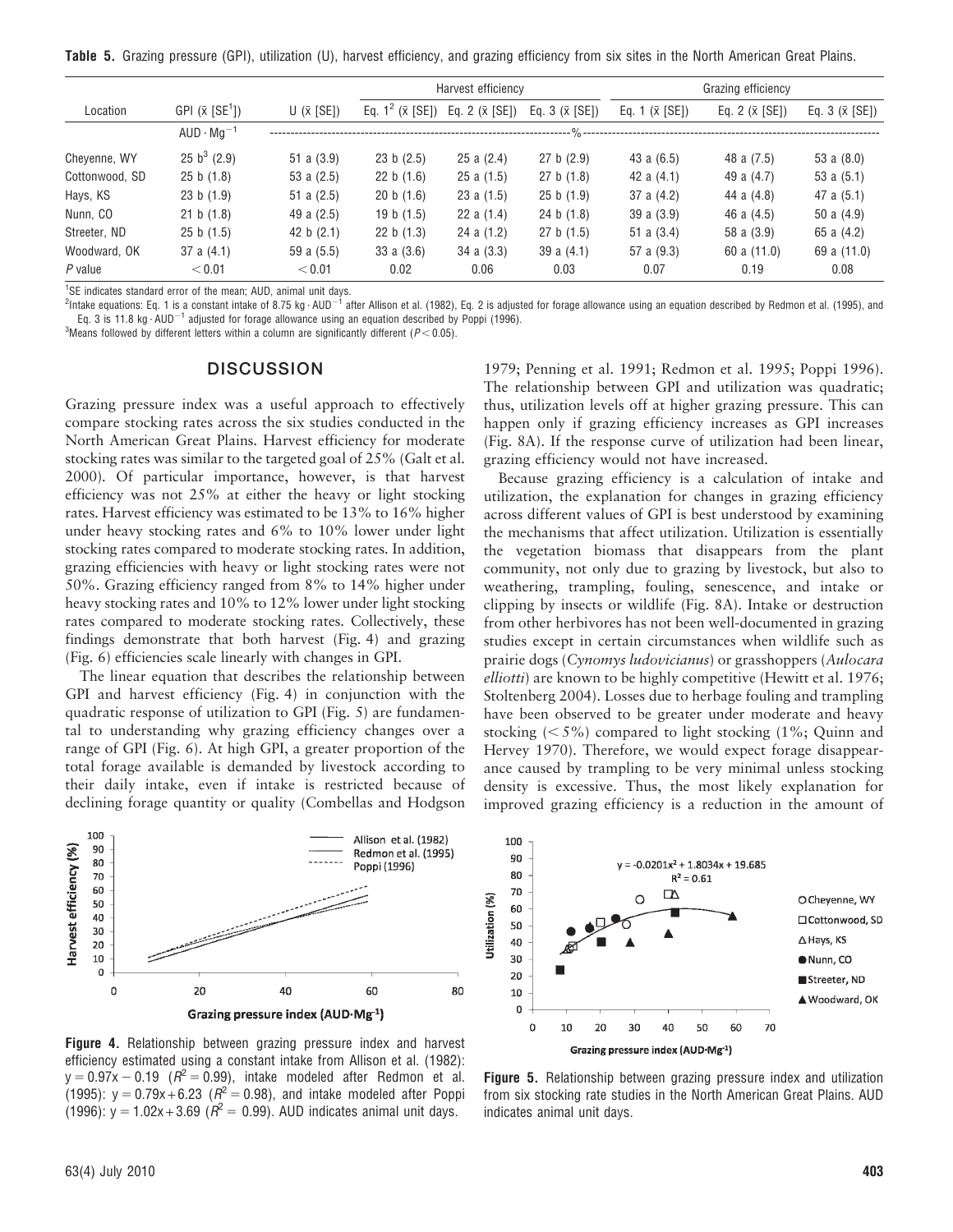

Figure 6. Relationship between grazing pressure index and grazing efficiency estimated using a constant intake after A, Allison et al. (1982); **B**, intake modeled after Redmon et al. (1995); and **C**, and intake modeled after Poppi (1996). AUD indicates animal unit days.

senescent and weathered vegetation. Penning et al. (1991) argued that increased grazing intensity would result in a greater percentage of leaves harvested (Bircham and Hodgson 1983; Parsons et al. 1983), which would reduce the leaf area index (LAI), photosynthesis, and the rate of gross tissue production. Penning et al. (1991) showed that perennial ryegrass (Lolium perenne L.) pastures grazed to maintain a 1.0 LAI had 27% less dead stem mass and 45% more vegetative tillers than swards of 2.0 LAI. Others also documented that grazing efficiencies are greater on swards maintained at lower sward canopy height or LAI and attributed this phenomenon to lesser amounts of accumulated senescent vegetation in the shorter swards (Parsons et al. 1983; Heitschmidt et al. 1989; Mazzanti and Lemaire 1994; Nakatsuji et al. 2006; Agnusdei et al. 2007).

The linear relationship between GPI and ADG (Fig. 7) was similar to previous findings (Bement 1969; Hart 1972; Hart et al. 1988; Hart and Ashby 1998). The linear coefficient from our study  $(-0.0044)$  was in the range of values reported by Hart et al. (1988) and Hart and Ashby (1988). The goodness of fit from our pooled data set (across Cheyenne, Hays, Nunn, and Streeter study sites), after adjustments in y-intercepts were



Figure 7. Relationships between grazing pressure index and A, average daily gain (ADG) of yearling cattle and B, gain of yearling cattle per hectare from four sites using a pooled slope but adjusted for different yintercepts were significant ( $R^2 = 0.96$ ; P < 0.01) for both ADG and gain. AUD indicates animal unit days.

made, was greater than from a single site (Hart et al. 1988; Hart and Ashby 1998) or several sites with similar plant communities (Hart 1972). Adjustments in y-intercepts for these pooled data set were necessary for several reasons. The response in ADG from the four study sites that used yearling cattle would have been influenced by different genetics from within- and amongbreed variation. Because the data from some of the locations were collected during the late 1950s and early 1960s as compared to the 1990s, cattle might have had different selection pressure applied to them for various growth traits. Lastly, forage quality might have been different at each study site. Harlan (1958) observed that the shift in plant community from taller grasses to mid- and short grasses at heavier stocking rates at the Woodward site resulted in high forage quality, which helped offset any losses in animal performance. Powell et al. (1982) observed greater digestibility of forages and greater dry matter intake from steers grazing lower range condition than higher range condition in the Nebraska Sandhills. Crude protein was greater in the diets of steers grazing high range condition compared to low range condition, and thus ADG was similar between the two pastures (Powell et al. 1982). Heitschmidt et al. (1989) also determined that greater forage quality occurred in heavily stocked pastures compared to moderately stocked pastures because of reduced standing dead vegetation. A review of the literature by Allison (1985) supports these findings.

The relationship between animal gain  $\cdot$  ha<sup>-1</sup> and GPI has been shown to be linear to a point of heavy stocking and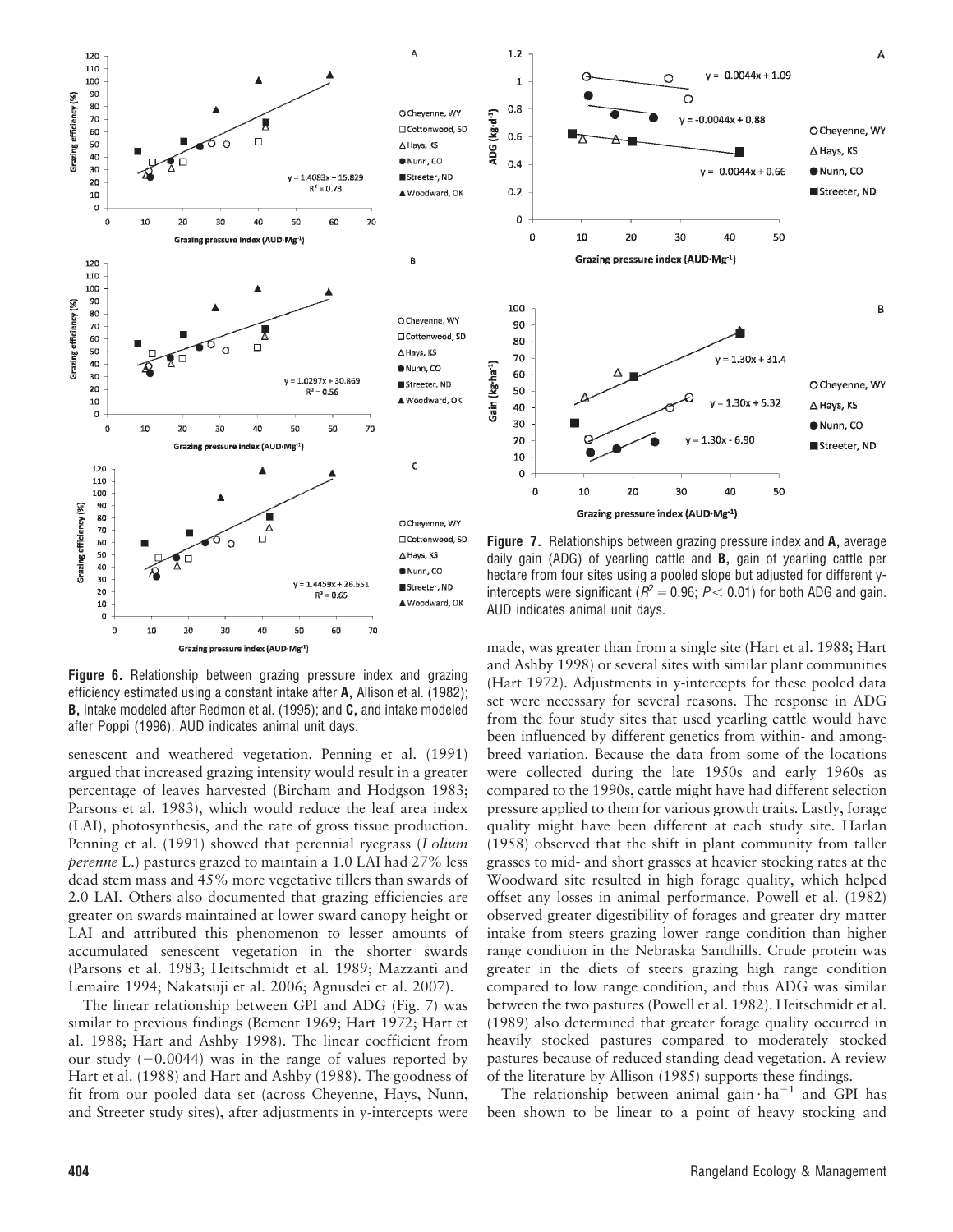

Figure 8. Forage intake by livestock (average of the three harvest efficiency models) and total disappearance in relation to A, grazing pressure index and B, forage allowance. Because forage intake by livestock and total disappearance varies disproportionately over different levels of grazing pressure index or forage allowance, grazing efficiency increases from low grazing pressure to high grazing pressure or high forage allowance to low forage allowance. AUD indicates animal unit days.

curvilinear beyond heavy stocking (Harlan 1958; Hart et al. 1988). Because our pooled data set did not include  $GPI > 50$ AUD  $\cdot$  Mg<sup>-1</sup>, we did not see the curvilinear response (Fig. 7). Hart et al. (1988) described a theoretical maximum gain  $\cdot$  ha<sup>-1</sup> would occur at 105.5 steer-days  $\cdot$  ha<sup>-1</sup> (63 AUD  $\cdot$  Mg<sup>-1</sup>) and the optimum stocking rate, giving the greatest return  $\cdot$  ha<sup>-1</sup>, would occur at 57.7 steer-days  $\text{ha}^{-1}$  (34 AUD  $\text{Mg}^{-1}$ ). Because cumulative grazing pressure averaged 40 AUD  $\cdot$  Mg<sup>-1</sup> for heavy and 24 AUD  $\cdot$  Mg<sup>-1</sup> for moderate stocking, optimum return of beef production on Great Plains rangelands should occur between moderate and heavy stocking.

Others have proposed using forage allowance to standardize stocking rate studies (Hart 1972; Sollenberger et al. 2005). Hart (1972) made a significant discovery that grazing pressure (inverse of forage allowance) resulted in a linear function that gave better fits for ADG and gain per unit area compared to the rectangular hyperbola when regressed against forage allowance. This also proved to be true with our data set. When intake by livestock was plotted against forage allowance, it resulted in a decreasing exponential function (Fig 8B). However, when intake of livestock was plotted against GPI, the function was linear (Fig. 8A). Hart (1972) stated that conceptually ''it is easier to visualize the relationship'' between

forage allowance and ADG or gain per unit land area. For example, if we assume forage allowance is  $36 \text{ kg} \cdot \text{AUD}^{-1}$  and intake is 12 kg $\cdot$  AUD<sup>-1</sup>, then forage allowance is simply three times intake. If GPI is 36 AUD  $\cdot$  Mg<sup>-1</sup>, it is less clear as to what it means on a per animal basis. Taking the inverse of GPI and multiplying by 1 000 converts it to forage allowance. In this example, a GPI of 36 AUD  $\cdot$  Mg<sup>-1</sup> is equivalent to a forage allowance of 28 kg $\cdot$  AUD<sup>-1</sup> or approximately 2.3 times intake. We agree with Hart (1972) that conceptually forage allowance is easier to grasp because it is a multiple of animal intake; however, mathematically it is simpler to express these relationships as linear functions of GPI. We propose that grazing management scientists should be analyzing and reporting their results as GPI instead of forage allowance.

#### IMPLICATIONS

Relationships presented here, describing harvest and grazing efficiencies across grazing pressures from six stocking rate studies conducted in the North American Great Plains, reaffirm assumptions about moderate stocking regarding grazing and harvest efficiencies. Novel here, however, is that grazing and harvest efficiency scale linearly with GPI so that grazing and harvest efficiencies increase as grazing pressure increases. Use of GPI to ''standardize'' stocking rates across rangeland ecosystems in the North American Great Plains should improve communications among scientists, management agencies, land managers, and the public regarding this primary rangeland management practice for production and conservation goals on these lands. Quantifying grazing pressure removes ambiguity associated with qualitative terms of heavy, moderate, or light stocking rates. Average GPI for heavy, moderate, and light stocking rates across the study sites of 40, 24, and 14 AUD  $\cdot$  Mg<sup>-1</sup>, respectively, and the resulting harvest efficiency values of 42%, 26%, and 16% for heavy, moderate, and light stocking rates provide context for land managers regarding decision making on these rangeland ecosystems.

#### LITERATURE CITED

- AGNUSDEI, M. G., S. G. ASSUERO, R. C. FERNANDEZ GRECCO, J. J. CORDERO, AND V. H. BURGHI. 2007. Influence of sward conditions on leaf tissue turnover in tall fescue and tall wheatgrass swards under continuous grazing. Grass and Forage Science 62:55–65.
- ALLISON, C. D. 1985. Factors affecting forage intake by range ruminants: a review. Journal of Range Management 38:305–311.
- ALLISON, C. D., M. M. KOTHMANN, AND L. R. RITTENHOUSE. 1982. Efficiency of forage harvest by grazing cattle. Journal of Range Management 35:351-354.
- BEMENT, R. E. 1969. A stocking rate guide for beef production on blue-grama range. Journal of Range Management 22:83–86.
- BIRCHAM, J. S., AND J. HODGSON. 1983. The influence of sward condition rates on herbage growth and senescence in mixed swards under continuous stocking management. Grass and Forage Science 38:323–331.
- COMBELLAS, J., AND J. HODGSON. 1979. Herbage intake and milk production by grazing dairy cows. 1. The effects of variation in herbage mass and daily herbage allowance in a short-term trial. Grass and Forage Science 34:209–214.
- CONNIFFE, D., D. BROWNE, AND M. WALSHE. 1970. Experimental design for grazing trials. Journal of Agricultural Science 64:339–342.
- DERNER, J. D., AND R. H. HART. 2007. Grazing-induced modifications to peak standing crop in northern mixed-grass prairie. Rangeland Ecology and Management 60:270–276.